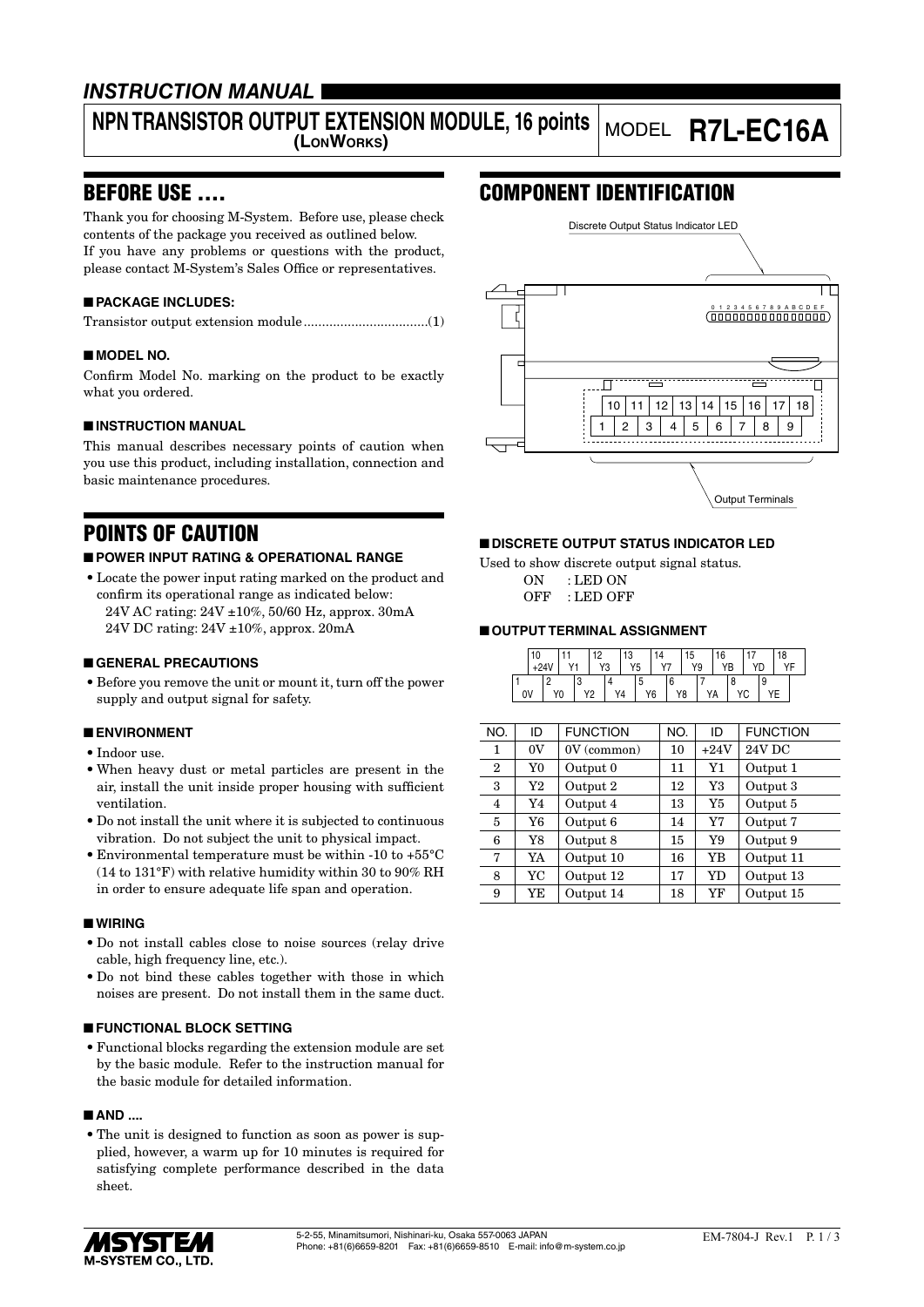### CONNECTING THE EXTENSION MODULE

- 1) Remove the extension connector cover located at the side of the basic module.
- 2) Connect the extension module.



3) Mount the combined module on a DIN rail.

### TERMINAL CONNECTIONS

Connect the unit as in the diagram below.

#### ■ **EXTERNAL DIMENSIONS unit: mm (inch)**